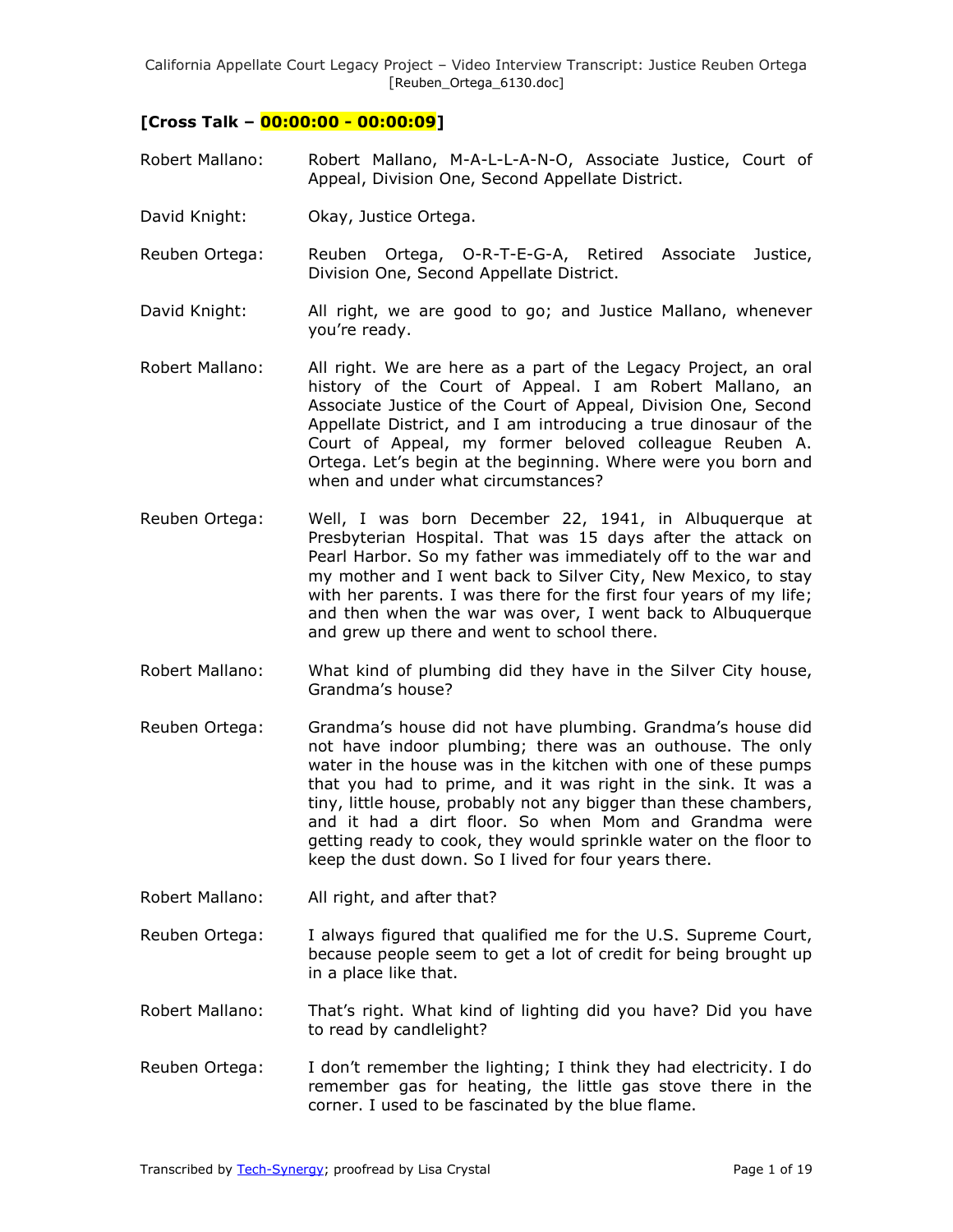- Robert Mallano: All right, and on to grammar school—where?
- Reuben Ortega: Well, I started in the first grade. There was no kindergarten back then, at least that I was aware of, in Albuquerque. We had moved back to Albuquerque, and my dad built the house that I lived in until I graduated from college and got married.
- Robert Mallano: That had plumbing.
- Reuben Ortega: That had plumbing. That house wasn't much bigger than the other one, but there were two little bedrooms and one bathroom and eventually six of us living there: my parents, my brother and I . . . I'm the oldest; he is three years younger than I am, and then there's a gap down to my two sisters. I'm 12 years older than the older of the two. And at one time all six of us were living there—the girls in one bedroom; my brother and I in another; and my folks sleeping in the living room on a pullout.
- Robert Mallano: High school in Albuquerque?
- Reuben Ortega: Valley High School.
- Robert Mallano: And then off to college where?
- Reuben Ortega: I went to the University of New Mexico.
- Robert Mallano: Highlands?
- Reuben Ortega: No, no, Highlands is a different place. This is in Albuquerque, the University of New Mexico, and I graduated there in 1963. Let's see—my wife and I got married on Thursday night, I went to the graduation ceremony on Friday, and Saturday we put everything we owned in the car and headed east for Washington, DC.
- Robert Mallano: To put it in perspective, you got married June 13, 1963.
- Reuben Ortega: Yes.
- Robert Mallano: You beat me two days to the altar.
- Reuben Ortega: I remember we talked about that.
- Robert Mallano: Your wife went off to Washington, DC, and you worked; you had a government job. You went to Georgetown Law School at night?
- Reuben Ortega: That's right.
- Robert Mallano: What did you do for the government?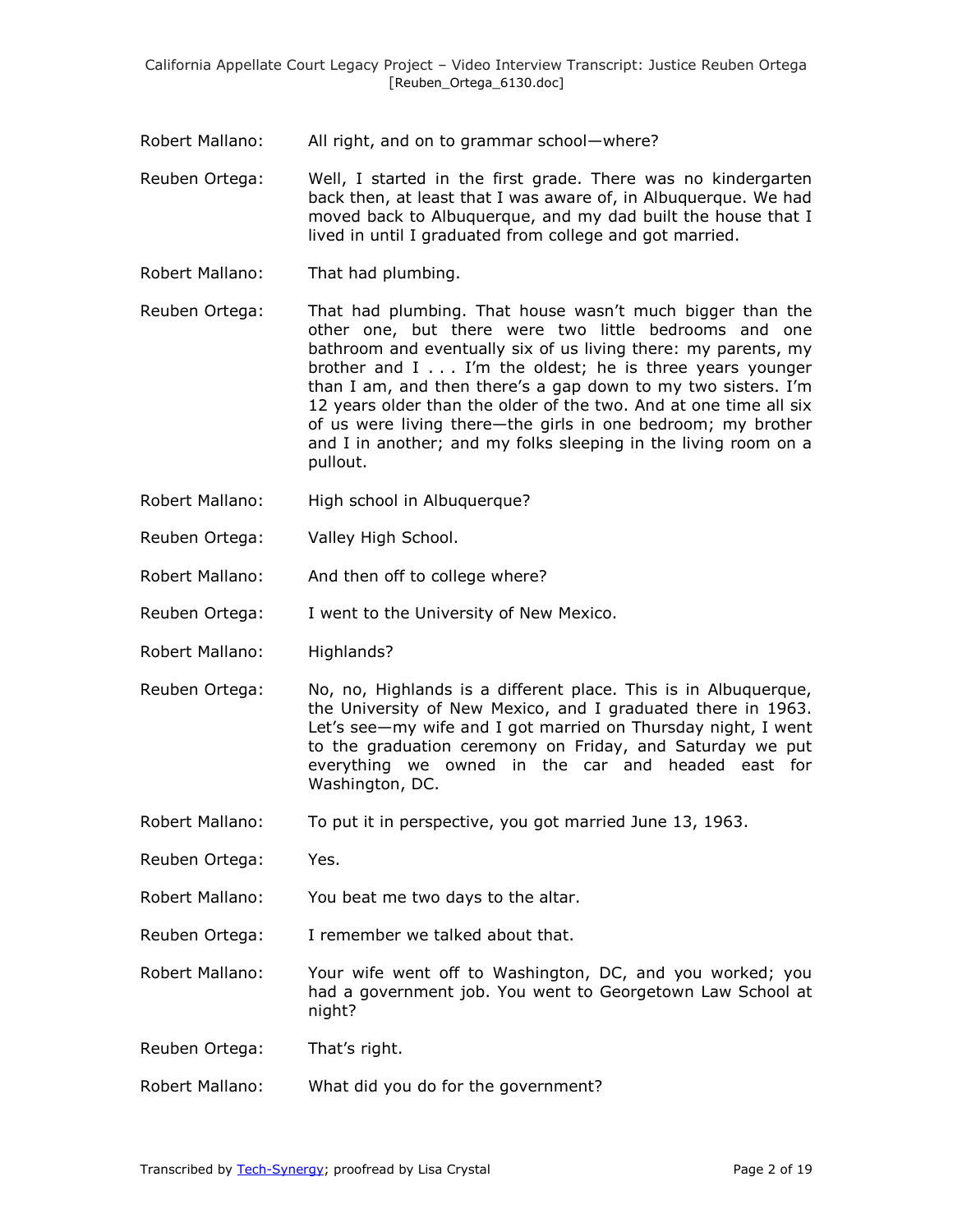- Reuben Ortega: For a few months I worked for the National Labor Relations Board and was just kind of a gofer; and then I moved over to the Veterans Administration and I was a claims adjudicator that was the title they gave, but it was a claims examiner. I would take veterans' claims and go through all the paperwork and the different evaluations that were necessary for disabilities and things like medical reports and all that, and then determine whether the veteran was eligible for a pension or some kind of service-connected disability and write up the award. And then it would go through to be double-checked and it would go into effect. That was a good job, by the way. That was a career job. I could have stayed there as a career and had a very good job.
- Robert Mallano: But you went to Georgetown at night, and while you were there, your last year a visitor from Los Angeles came out. Tell us about that.
- Reuben Ortega: Buck Compton—he was either the number two or the number three at the time. I think he might have been the number three, the assistant, and eventually became the number two, but anyway—
- Robert Mallano: In the DA's office.
- Reuben Ortega: In the district attorney's office, Los Angeles district attorney. Evelle Younger was the district attorney and I was in the placement office. It was my last year of law school and I just happened by there, looked in, and I saw a notice posted that he was coming out to make a presentation.

# $(00:04:59)$

So I signed up along with a few other people and he came out. And back in those days, they actually went east recruiting. So he made a presentation. I liked it; I went back and talked to my wife. We had met at the University of New Mexico and gotten married in Albuquerque, but she's a Long Beach girl; she was born and raised in Long Beach. I said, "How about let's go back to California? They're offering jobs in the DA's office." She was fine with that. So I accepted. And the job was as a law clerk—senior law clerk, they called it—and then if you passed the bar, you became a deputy DA. And that worked out.

- Robert Mallano: And that started in 1967, did it?
- Reuben Ortega: Nineteen sixty-seven. I came out in September and went in as a senior law clerk and then I had just taken the bar. And the bar results came out in December and I passed, and I ran up to San Francisco to get sworn in.
- Robert Mallano: Oh, then you had to be sworn in by the Supreme Court.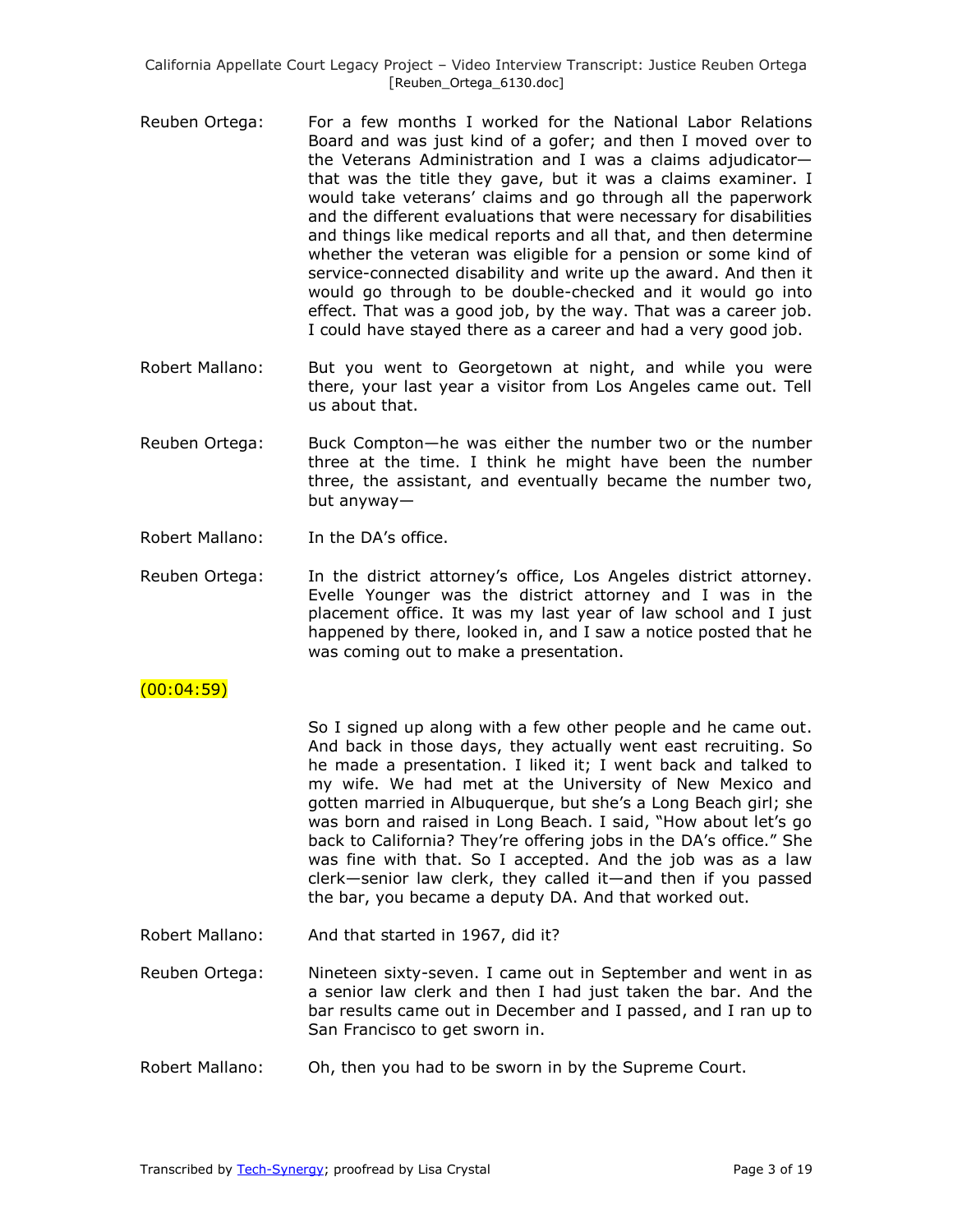- Reuben Ortega: Well, the reason I did, I said to my wife, "You know, they set the schedule in San Francisco." They were doing it in December of 1967. And in Los Angeles, they were doing it like in January, and that was going to be 1968. I said, "I want the same numbers"-law school, bar admittance. And we made a nice weekend trip out of it and went up there, and then I came back and got sworn in immediately—well, the next day—as a deputy DA and started my career of six years in the district attorney's office.
- Robert Mallano: Six years.
- Reuben Ortega: Originally.

Robert Mallano: With a break, and tell us about the first six years in the DA's office.

- Reuben Ortega: Well, I did the typical thing. Back then everybody was supposed to do child support, and I elected to get that out of the way because people were waiting and going off to do other things, and all of a sudden they have to get yanked.
- Robert Mallano: Prosecuting deadbeat fathers.
- Reuben Ortega: Deadbeat fathers.
- Robert Mallano: Yeah, I did it myself.
- Reuben Ortega: Yes, back in the old Hall of Records, I think it was. So I'd volunteered to get that; I wanted it out of the way. So I went and did it. It turned out to be a very good experience, a very valuable experience—served me well later in private practice and all that. I spent three months doing that. Then I spent a few months in the preliminary division, the old preliminary hearing division in the Hall of Justice. And that's where I first ran into Vaino Spencer, because Joan Dempsey Klein was the master calendar; she ran the master calendar Division 40, where they would send up the preliminary hearings, and on occasion one got sent up to Vaino Spencer. So I did a couple of preliminaries in front of her; nothing more than that.
- Robert Mallano: She's going to be interviewed for this, I'm sure, but she went on to be the presiding justice of the court where you and I sat.
- Reuben Ortega: Yeah, so Division One where I sat; and Joan Dempsey Klein is a presiding justice of Division Three and is the senior presiding justice in the district.
- Robert Mallano: You quit the DA's office in 1973 and went into private practice for a while.
- Reuben Ortega: Right, but one thing, though, that had a very big impact on my later career in the DA's office: I spent my time in the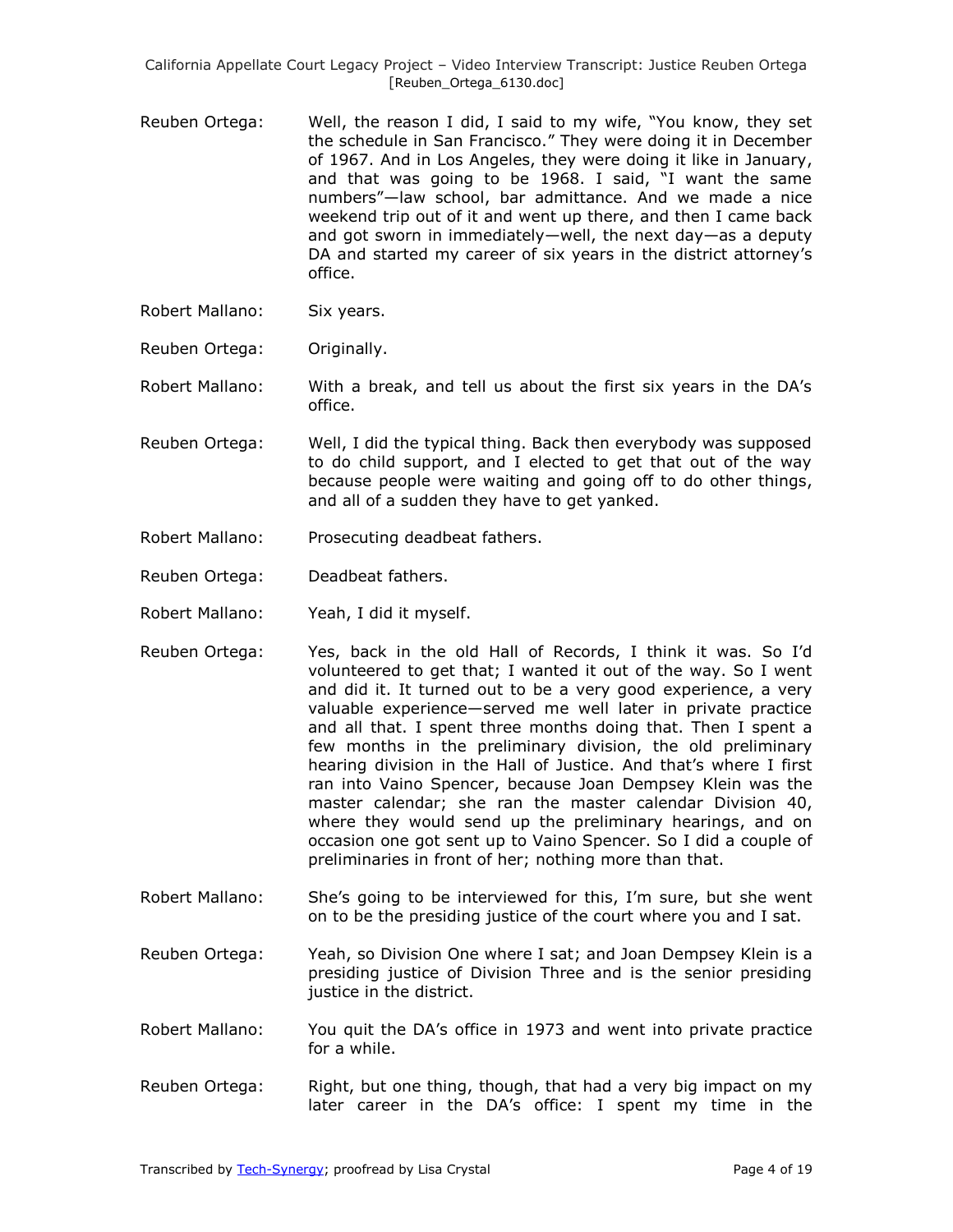preliminary hearing division, then I was sent to Long Beach; I spent a couple of months there. And back in those days at the Bellflower office, municipal court only was under the control of the Long Beach office. And the head deputy of Long Beach sent me to Bellflower, where I spent a few months there trying cases—just trying one jury after another, a lot of drunk drivings and other things, indecent exposure, all kinds of stuff like that. And while I was there, I was assigned to Judge Landis's courtroom, and we worked very well together. He was happy because the cases were moving and were getting tried quickly and all that.

So after I had been there a few months—maybe three, four months at the most—I got the call to go to East L.A. And I didn't want to go. I mean, this was close to home. I was not too happy about that, and Landis didn't want me to leave. He calls McCurdy in the Branch and Area, Mr. McCurdy, who was the head deputy of the Branch and Area there, in the district attorney's office, he says, "I want him to stay here. I don't want him to go." And McCurdy said, "Well, I'm sorry, but he has to go."

Well, of course if Judge Landis had been successful, I would have never met Bob Philibosian, who is the reason I eventually went on the superior court and the Court Of Appeal. And as it was, I went to East L.A., met Bob Philibosian, had a great working relationship with him. Bob Devich was the boss there; he was the deputy in charge. Of course, he ended up in Division One before I did. And when I was appointed to Division One, I was back working with Bob Devich, who is a prince of a fellow. I never enjoyed working with anybody more than Bob Devich, except for Bob Mallano here. *[laughing]* But that's a little aside there that be careful what you wish for. If I'd gotten my wish, I would have stayed in Bellflower, and who knows where I would have ended up?

But anyway, I did that. I went to Norwalk, prosecuted felonies there, and eventually after another brief stint in Long Beach and then back to Norwalk, I left the DA's office after six years and went into private practice.

- Robert Mallano: For a cup of coffee or for a year or two?
- Reuben Ortega: Four years.
- Robert Mallano: Four years.
- Reuben Ortega: Four years, yeah. What did they have there?
- Robert Mallano: 1973 to 1974.
- Reuben Ortega: No, no, 1973 to 1977.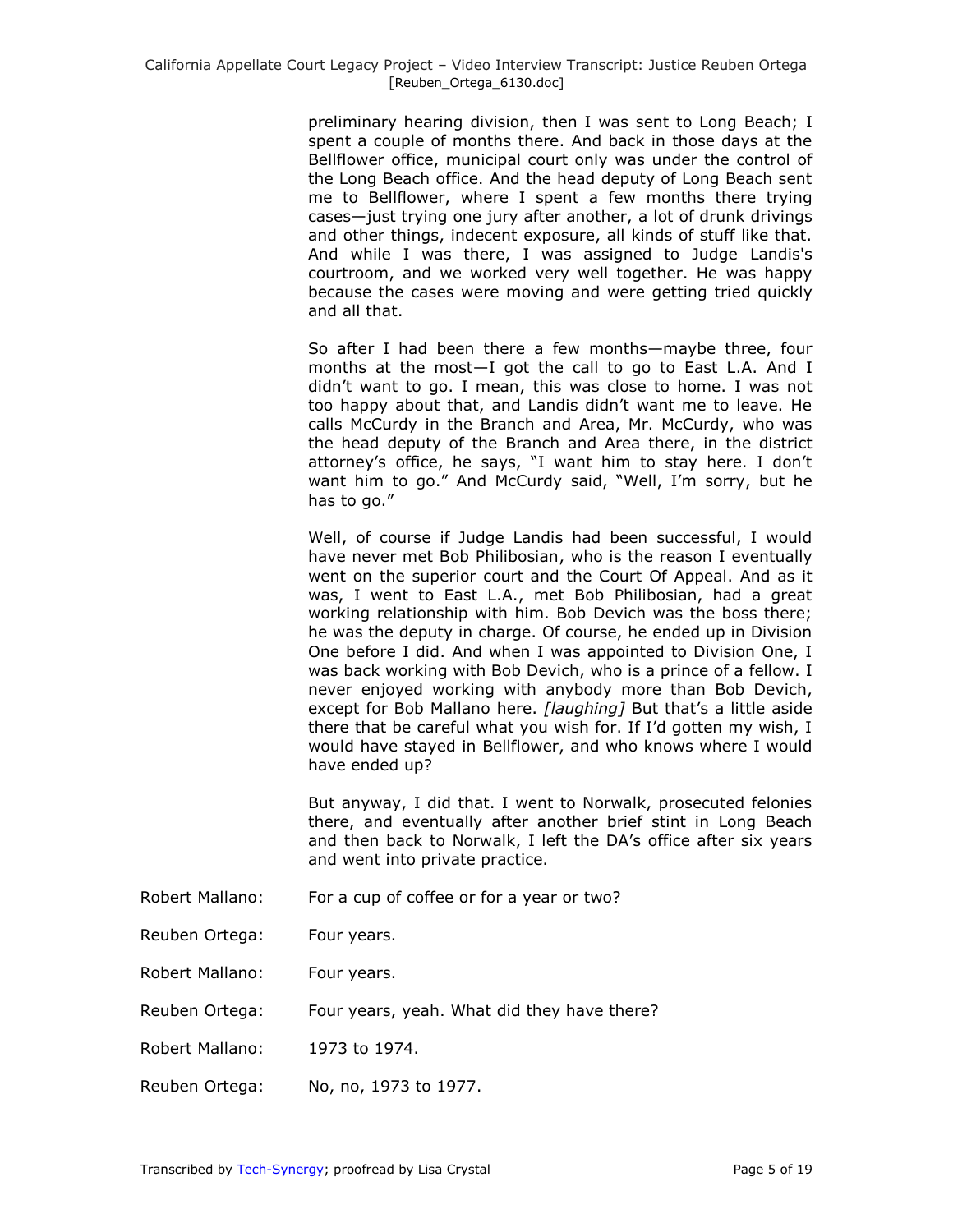Robert Mallano: 1973 to 1977, I see. Now then, well then, in 1977 you became a superior court referee.

### $(00:10:03)$

- Reuben Ortega: I had actually started earlier than that; maybe that's the confusion. The year before, I believe I was sitting part time as a juvenile court referee. What had happened was, as part of my practice I had signed up at the old Eastlake out there to—
- Robert Mallano: That's the old juvenile court.
- Reuben Ortega: Old juvenile court, and I went out there, and every other week you had a day you'd come out there; they'd assign cases to you. Then they'd set the trials for the same two weeks later, and on that day you'd come pick up new cases, try the old cases and all that. I got to know people like John Creamer and Judge Pete Smith, who was the juvenile court . . . they called it presiding judge, supervising judge of juvenile court. John Creamer was like the executive who coordinated everything.

One day they called me up and said, "We need some referee help for commissioners, judges, referees who are on vacation or sick or whatever." I said, "Sure, why not?" I ended up sitting very much part time—a day here, a day there. But I enjoyed it quite a bit; that's why later on I applied to be a commissioner.

- Robert Mallano: Now, when you applied for commissioner, was that with the thought in mind that would be a stepping stone to the bench?
- Reuben Ortega: I didn't think that at the time. I never dreamed that I would actually get appointed as a judge at the superior court; certainly not to the Court of Appeal. That was just not in my thinking. I signed up because I thought I would enjoy it; I had enjoyed the refereeing. I enjoyed the private practice very much, but that was a grind; I was out there, I was solo. I thought, I'd like to give this a shot, and if it works out I'll make a career of it.
- Robert Mallano: Now, in 1983 you went back to the DA's office. Tell us about that.
- Reuben Ortega: Well, can I put that off for one second? I've got a little anecdote here about the commissioner thing and—
- Robert Mallano: Of course; oh please, we want anecdotes.
- Reuben Ortega: How it led to a practical joke that almost gave me a heart attack. When we had the commissioner exam it was a pretty brutal series of interviews and things they put you through, kind of a trial by ordeal; but when it was all said and done I finished number one. I still have the letter at home, the letter from the superior court saying—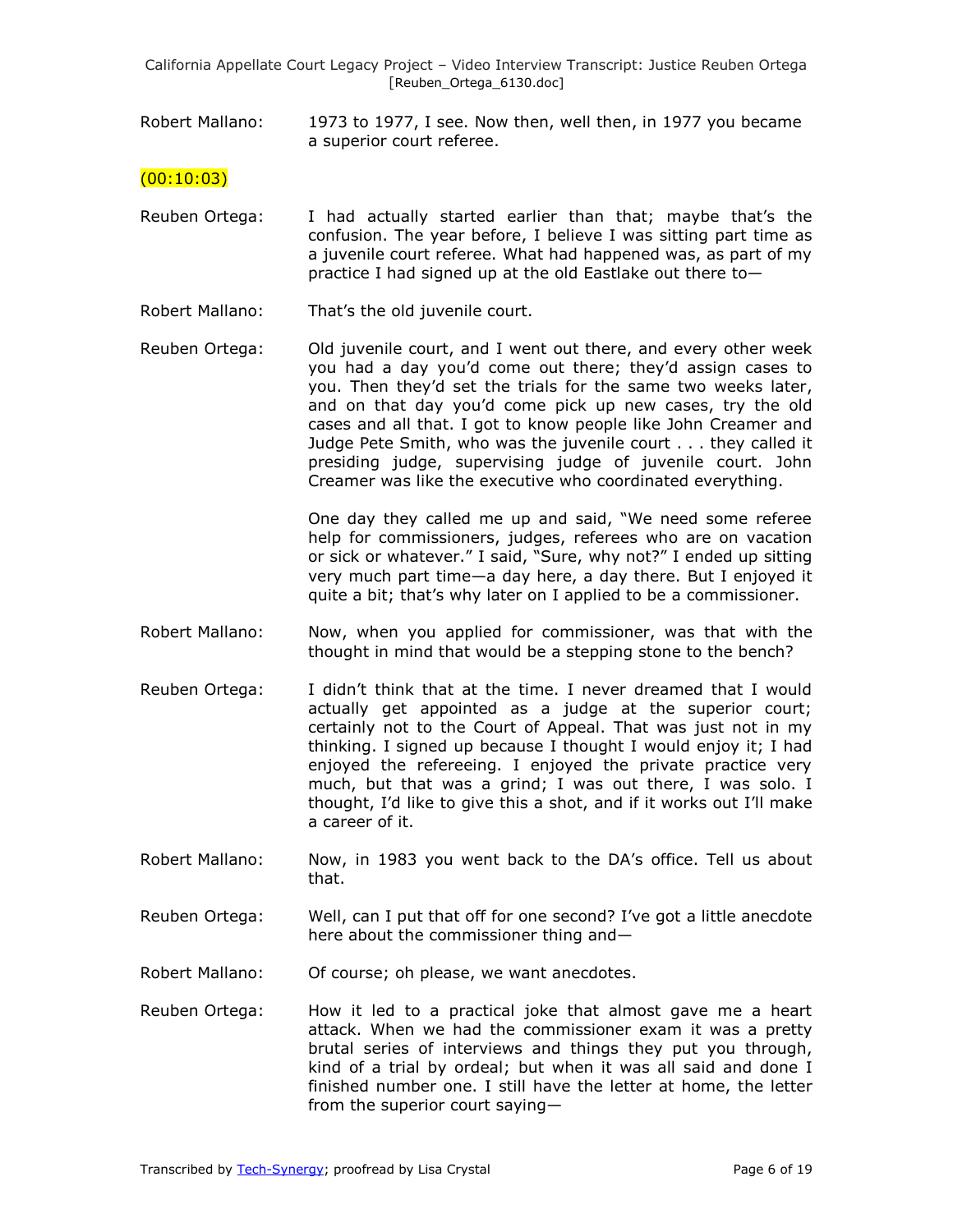### Robert Mallano: Probably the only one you ever got like this. *[laughing]*

Reuben Ortega: That's the only number one I've ever been in my entire life, and I was especially proud of that one. But then I think it was Judge Hogoboom who was the presiding judge, overall presiding judge at the time, and they hired 11 commissioners the same day. They had 11 openings, so boom! Then he gets us in a room and he says, "For purposes of seniority"—and this is to be added to the bottom of the seniority list because we're the brand-new ones—"we are going to draw numbers out of a hat."

> I remember thinking, well, why don't we just go the way we were ranked on the exam? That's the easiest thing. But I didn't speak up. I was in the presence of the PJ, and you know how that is back then, a young commissioner—I wasn't going to say anything. So I drew number eight, and I wasn't too happy with that. Hey! I finished number one; I drew number eight.

> And then almost immediately Prop 13 passes. All the county departments are crying poverty and that they're going to have to cut back and do some layoffs even. The superior court was saying, "We may have to do some layoffs, including some commissioners."

> I remember lamenting with a friend of mine, "Wouldn't that be something if they end up laying off like five people, and I'm number eight? I'm gone. But if they had ranked us according . . . and I'm number one, I'm still here. That would really make me unhappy.‖ It would be bad enough to be laid off, but one of these what-ifs, you know.

> So my friend tucked that under his hat, and several weeks or maybe even months later the issue was still percolating; and by now Judge Schauer was the presiding judge.

> One day my friend calls my chambers pretending to be Schauer. I'm back there; my bailiff buzzes me and says, "There is a Richard Schauer on the phone." Of course I immediately feel the anxiety, the adrenaline, whatever, because there is no reason for the presiding judge to be calling a juvenile court commissioner—there just isn't. There was nothing going on.

> So I picked up the phone. And the only words I spoke during the entire thing were, "Yes, yes," because he says, "Commissioner Ortega?" "Yes." I will never forget this. He says, "This is Richard Schauer." "Yes." "I understand you were unlucky enough to draw number eight in the seniority drawing." I said—by now my voice is cracking—"Yes." And he starts laughing; he busts out laughing. I still didn't get it. I thought, this Schauer is really a cruel guy. He's not only putting me on the streets, but he's having a great time doing it.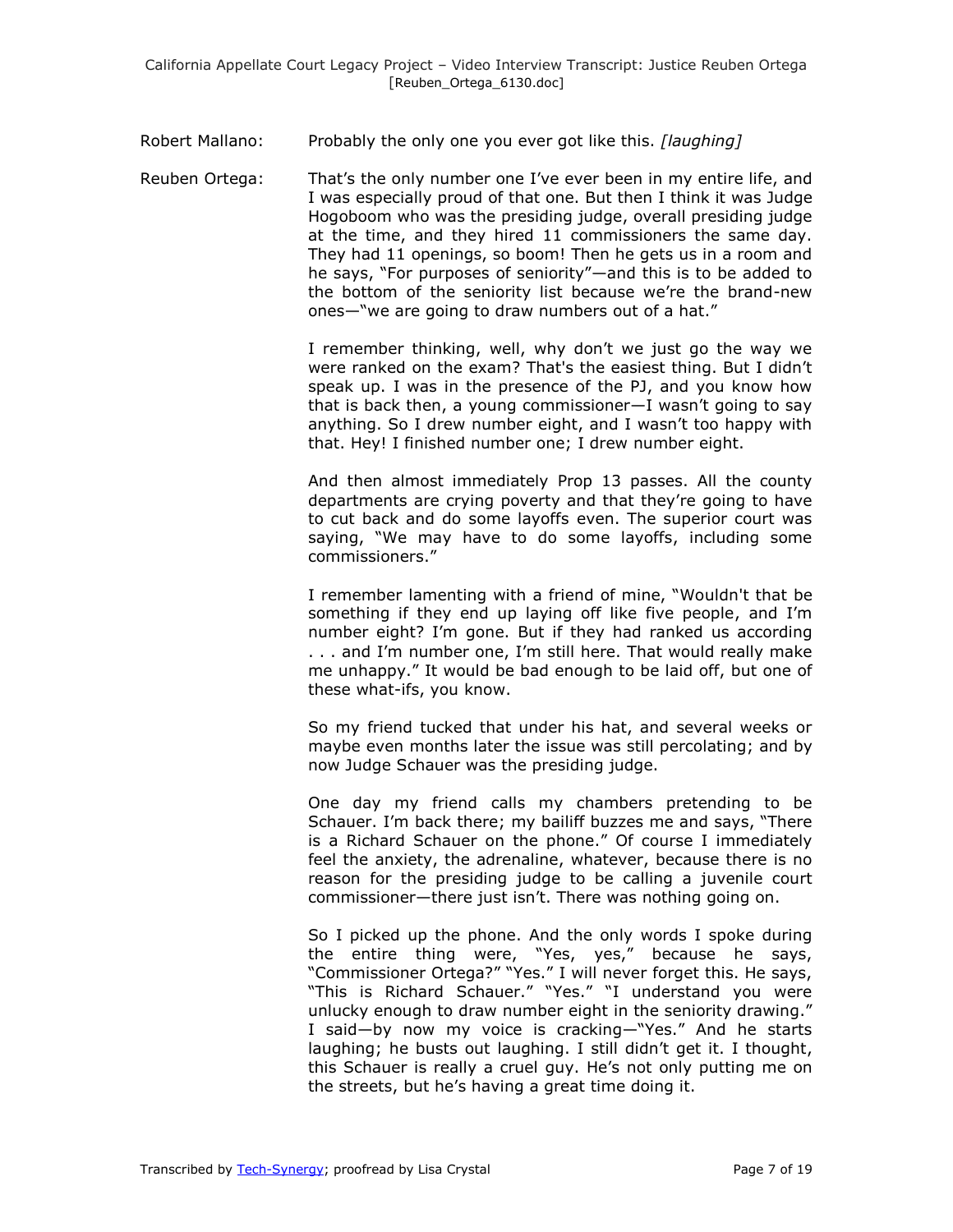> Finally he 'fesses up to who he is. I'm just sitting there. He could probably hear me hyperventilating. But that was a very bad 60 seconds. *[laughing]*

- Robert Mallano: Well, you're a big practical joker yourself. So at least it's good to know that you're on the other end of one once in a while.
- Reuben Ortega: Well, not like that; but anyway, I thought that was a pretty funny story. This guy liked to do that sort of thing, and he got me—he got me hook, line, and sinker. So that's my commissioner story.

#### (00:15:08)

- Robert Mallano: Right, it's a good story. You left being a commissioner. Tell us about that. That's very interesting.
- Reuben Ortega: I got another call. My bailiff—although this time I knew it wasn't a joke-he calls, he says, "There's a Robert Philibosian on the line." So I picked up the line.
- Robert Mallano: He is the DA now.
- Reuben Ortega: He's the DA now. John Van de Kamp has been elected Attorney General, and the board of supervisors has appointed Philibosian to fill out the remainder of Van de Kamp's term. I hadn't seen or talked to Philibosian in years—actually, probably since I had left East Los Angeles all those years before. But I instantly recognized his voice; he has a very distinctive voice. And he says, "I'd like to talk to you. I'm just new here and getting started on the office, and I'd like to get your perspective." He says, "You've been in the office. You defended criminal cases in private practice. So you've opposed the office, and now you're a commissioner hearing cases with the office involved." He says, "You have a perspective that I'd like to get from you." So I said, "Sure." So he asked me to go downtown. I went downtown. I was never so surprised in my life; he offers me the job of number three in the office, the assistant DA.
- Robert Mallano: And that's what Buck Compton was.
- Reuben Ortega: That's what Buck Compton had been, but he—
- Robert Mallano: Then he became chief deputy.
- Reuben Ortega: Then he moved up to number two, Chief Deputy; but that's what he had been, I'm pretty sure, when he went out to Georgetown.

So after some reluctance and some teeth pulling by Philibosian, I went ahead and accepted it. Because I loved . . . I'd been doing the commissioner job for five years now and I absolutely loved it; I was reluctant to give it up. But then I had a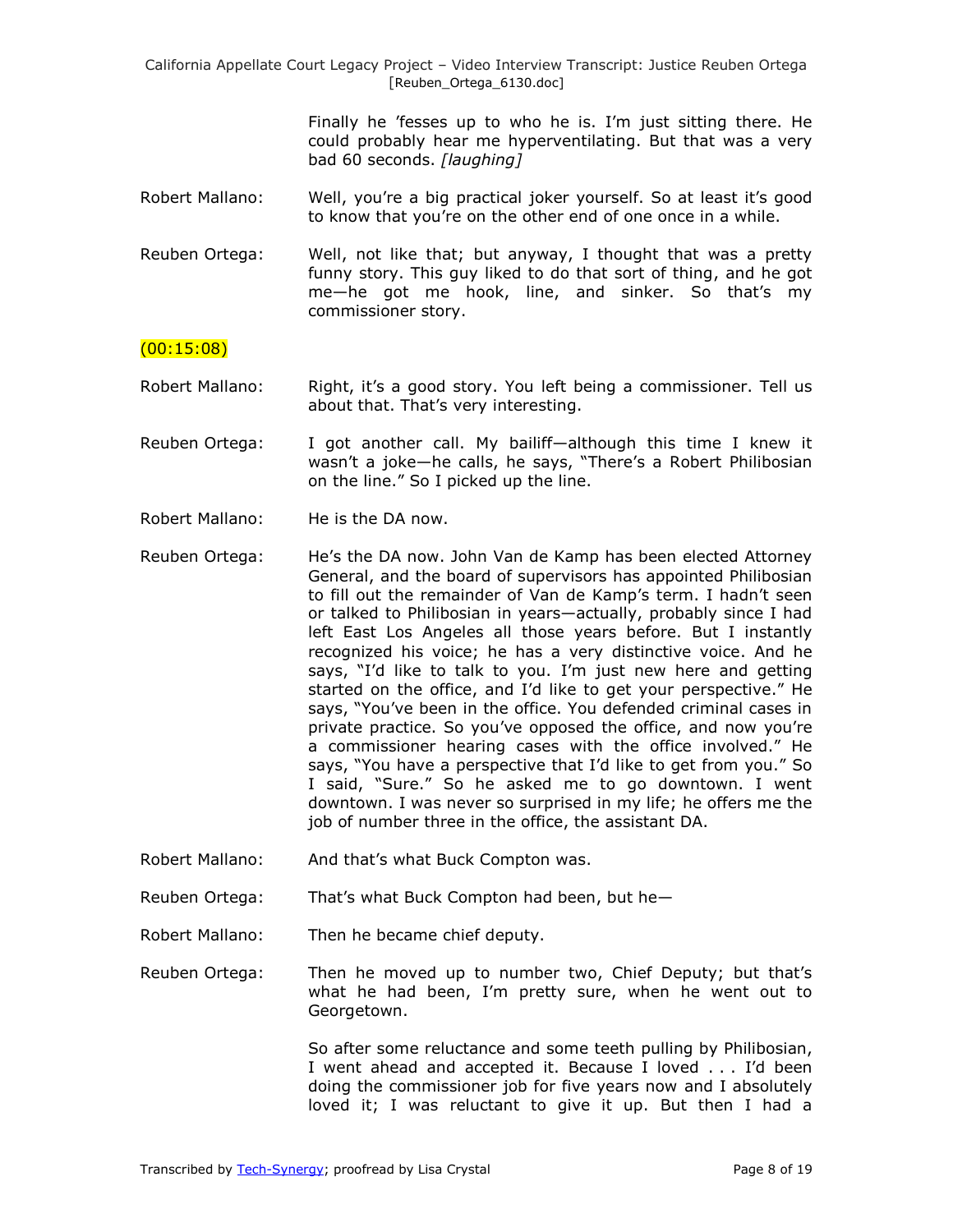discussion with my wife. After initially saying, "I'm not going to do this," decided, you know, "don't know what opportunities are here. I can probably better do this." And obviously it turned out to be a great thing for me.

I spent two years in that spot. Got a lot of administrative experience, met a lot of people, and from that was appointed to the Los Angeles Superior Court and then three and a half years after that to the Court of Appeal.

- Robert Mallano: When you were appointed in the Los Angeles Superior Court, was Philibosian still in the DA's office, or had he joined the Attorney General's Office with Governor Deukmejian?
- Reuben Ortega: When I did what, now?
- Robert Mallano: When you got appointed the first time.
- Reuben Ortega: To the superior court?
- Robert Mallano: Right.
- Reuben Ortega: No, he had been DA for two years and he had lost the election to Ira Reiner.
- Robert Mallano: But he went to work with . . . in the AG's Office, didn't he?
- Reuben Ortega: No, when he left the DA's office he went with a private firm.
- Robert Mallano: Okay. I thought he worked for Governor Deukmejian for a while.
- Reuben Ortega: That was before he was district attorney.
- Robert Mallano: Let's put it this way: he had close connections with Governor Deukmejian. Did you give him credit for your appointment—I mean, Bob Philibosian?
- Reuben Ortega: Absolutely, Bob Philibosian is the reason I got those appointments. There's no question about that.
- Robert Mallano: You got appointed to which court first, directly to the superior court?
- Reuben Ortega: Directly to the superior court. I didn't serve on the municipal court. It was just a matter of pure luck that I got assigned to L.A., worked well with him, and these other things fell into place later. I just happened to be in the right place at the right time. But he had been with Deukmejian when Deukmejian was the Attorney General, and Philibosian ended up being his number one assistant. Then Deukmejian became Governor, and it was at the very same moment that Van de Kamp was elected Attorney General and Philibosian became district attorney.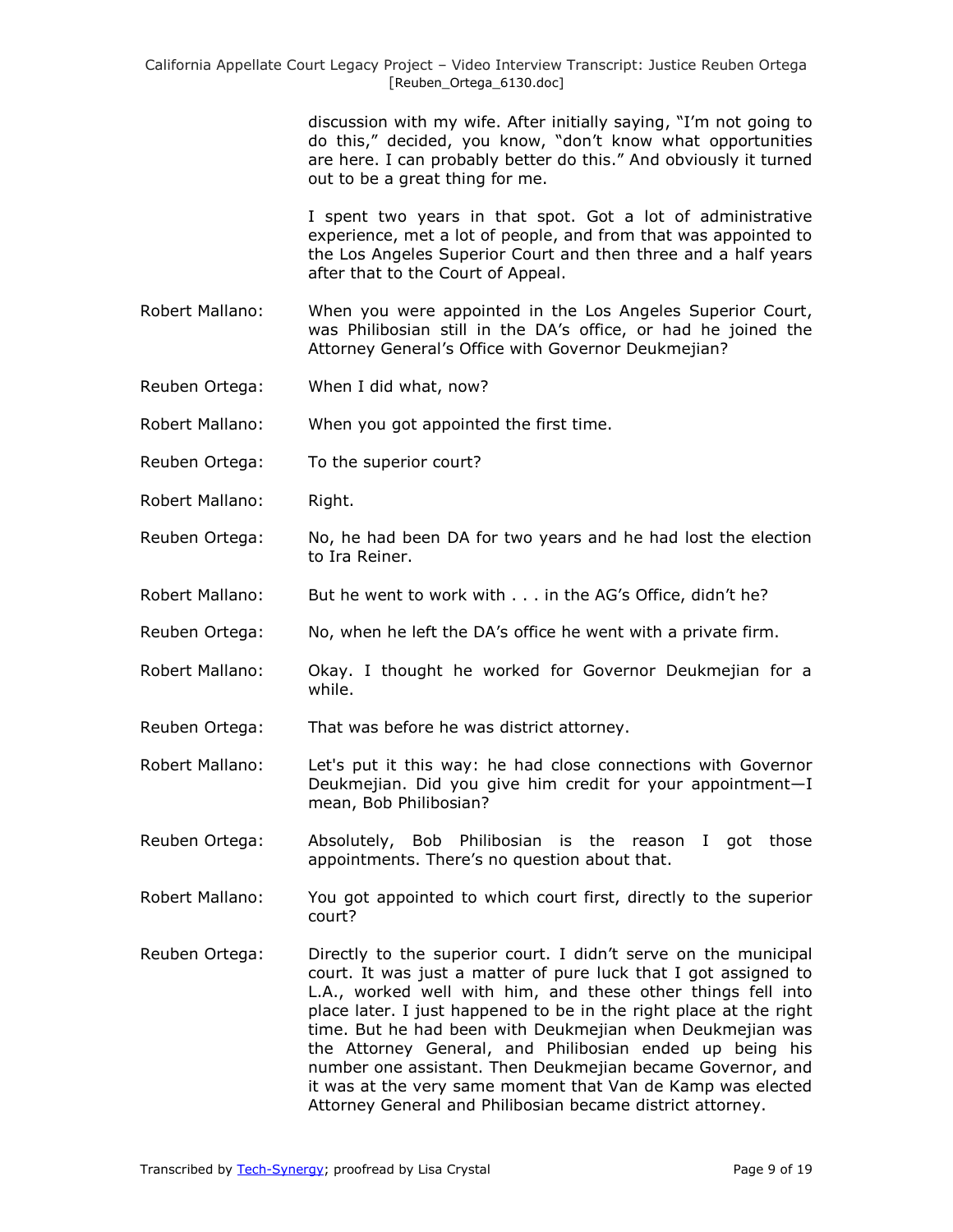He served there two years, lost the election to Ira Reiner. So he and I actually left on the same day. The day his term expired I was sworn in to the Los Angeles Superior Court. That was in December of 1984.

- Robert Mallano: Would you like to tell us about your experiences on the superior court?
- Reuben Ortega: Oh, I loved every minute of it. I was going to be perfectly happy to be there for the rest of my career. I was out in Norwalk working with a great bunch of people. I sat in a criminal court for year and a half, two years. It was direct calendar out of the municipal courts, so you handled your own caseload. And I enjoyed that. We did a lot of jury trials. We were trying cases—settling a lot of cases, of course, which you have to do. But I was very happy with the experience.

I then did another year and a half or two years there at Norwalk of civil; I went into a civil trial court. Those cases came out of master calendar. That was a really great time there, because that's a lot easier in the sense that you don't have to manage a huge calendar like you did in the criminal court. There they sent you a trial, you swore in your jury, you tried your case; and when you were done you called open and they sent you another one. You did mandatory settlement conferences, but that was it—try cases, mandatory settlement conferences. And the supervising judge was the one who had to worry about the caseload and where it was going. You just had your courtroom and you did you work. I enjoyed the heck out of that.

Robert Mallano: You were in Norwalk the whole—

# $(00:19:56)$

- Reuben Ortega: I was in Norwalk the entire three and a half years, and here comes Bob Philibosian again. And he asks me, "Have you applied to the Court of Appeal?" Well, I had never-that was the farthest thing from my mind—I had never dreamed of applying for the Court of Appeal. I thought I'd just be there on the superior court forever, assuming I didn't get challenged and knocked off. And I said, "No, I haven't." He says, "Well, get your papers in." I said, "Okay." And there it was; I got my papers in and I was lucky enough to get appointed. And that was June of 1988 I went into Division One.
- Robert Mallano: Having worked with you, I know that you have certain interests and passions, and you've managed to work them in your cases. Now, one thing you had a passion about was zombies.
- Reuben Ortega: I see this coming. *[laughing]*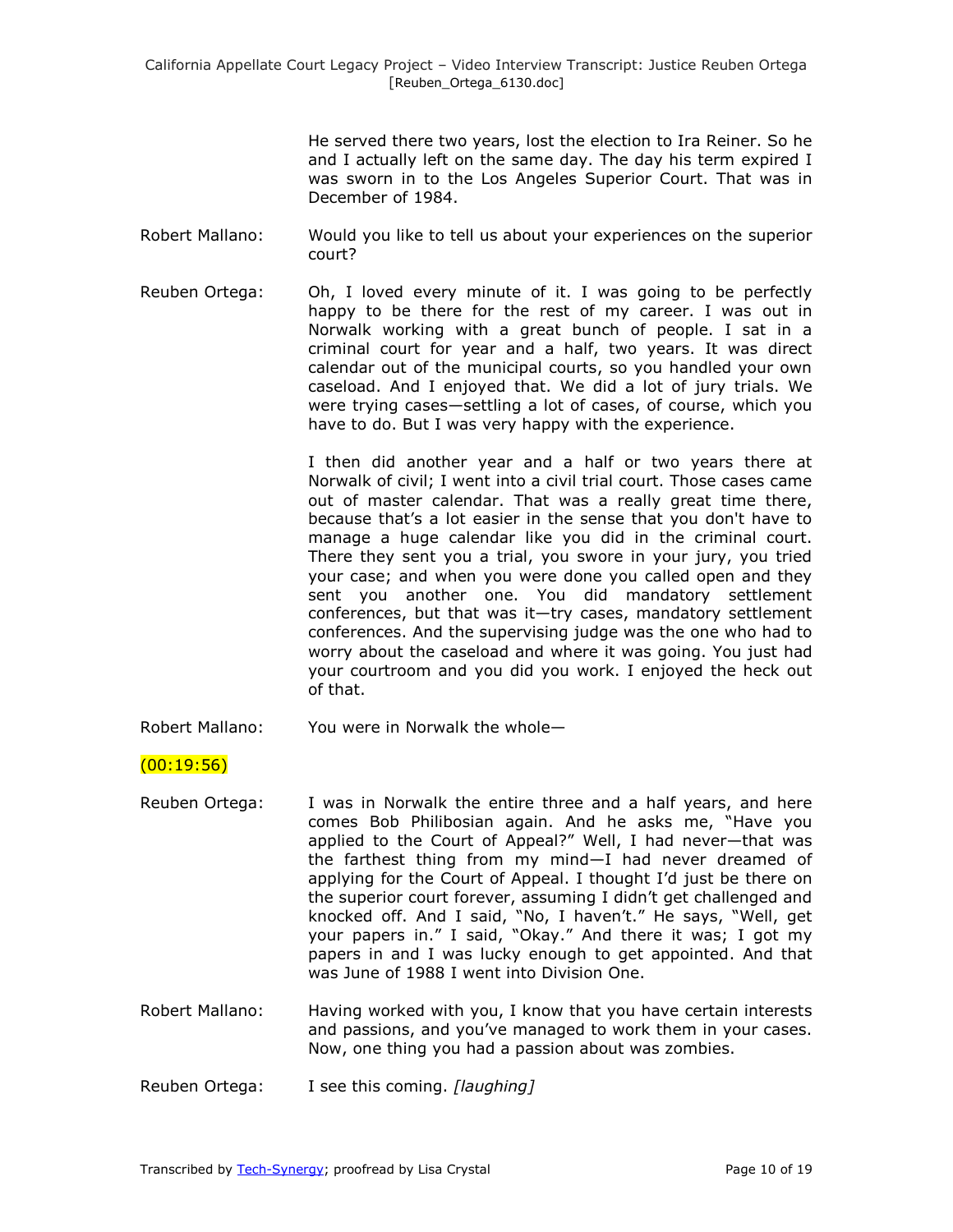- Robert Mallano: Well, I read it, and that got a lot of press too. I mean you weren't out for the press; but anyway, tell us about your fascination with zombies and how it was that you wrote about zombies.
- Reuben Ortega: Well, I wouldn't call it a fascination with zombies, but I do go see a lot of those movies—you know, *Dawn of the Dead*, *Shaun of the Dead*, and that kind of stuff. And I like vampire movies too; I'm a Dracula fan, if you will. But it's funny: of all the work I did there in 16 and a half years on that court, probably involving—if you include writs and all the other stuff we do probably thousands of cases, the one that got me in the *New York Times* and on Reuters and all of that was the zombie dissent. And I can thank you and Vaino Spencer for that. *[laughing]* That was a class action lawsuit where the fellow working for—was it Sony Pictures?—I think it was. You were on the case too.
- Robert Mallano: Well, I remember the case—something about theater tickets or something.
- Reuben Ortega: No, it was Sony Pictures. And what they do, you get the big full-page ad when a movie comes out, and they have, "Ebert says greatest movie of all time"; all this thing.
- Robert Mallano: Oh, that's right; that's why I think—
- Reuben Ortega: This fellow that was working for Sony, he would put four or five up there.
- Robert Mallano: Yeah.
- Reuben Ortega: All but one would be legitimate, and the fifth one he created his own critic and put things like "best special effects of the year."
- Robert Mallano: So a moviegoer sued.
- Reuben Ortega: It wasn't a moviegoer.
- Robert Mallano: I thought it was a moviegoer.
- Reuben Ortega: No, it was a class action lawyer.
- Robert Mallano: It was, on behalf of moviegoers that read the blurb and decided that they'd go see the movie.
- Reuben Ortega: Found out that it was a phony critic; saw a way to grab some money by doing a class action. You know class action—I don't know how big the class is, if you get a million people, they all get a check for \$1.25 and the lawyer gets millions. And that's exactly what was at play here. He actually got a plaintiff to say "I wouldn't have bought tickets to see this particular movie if I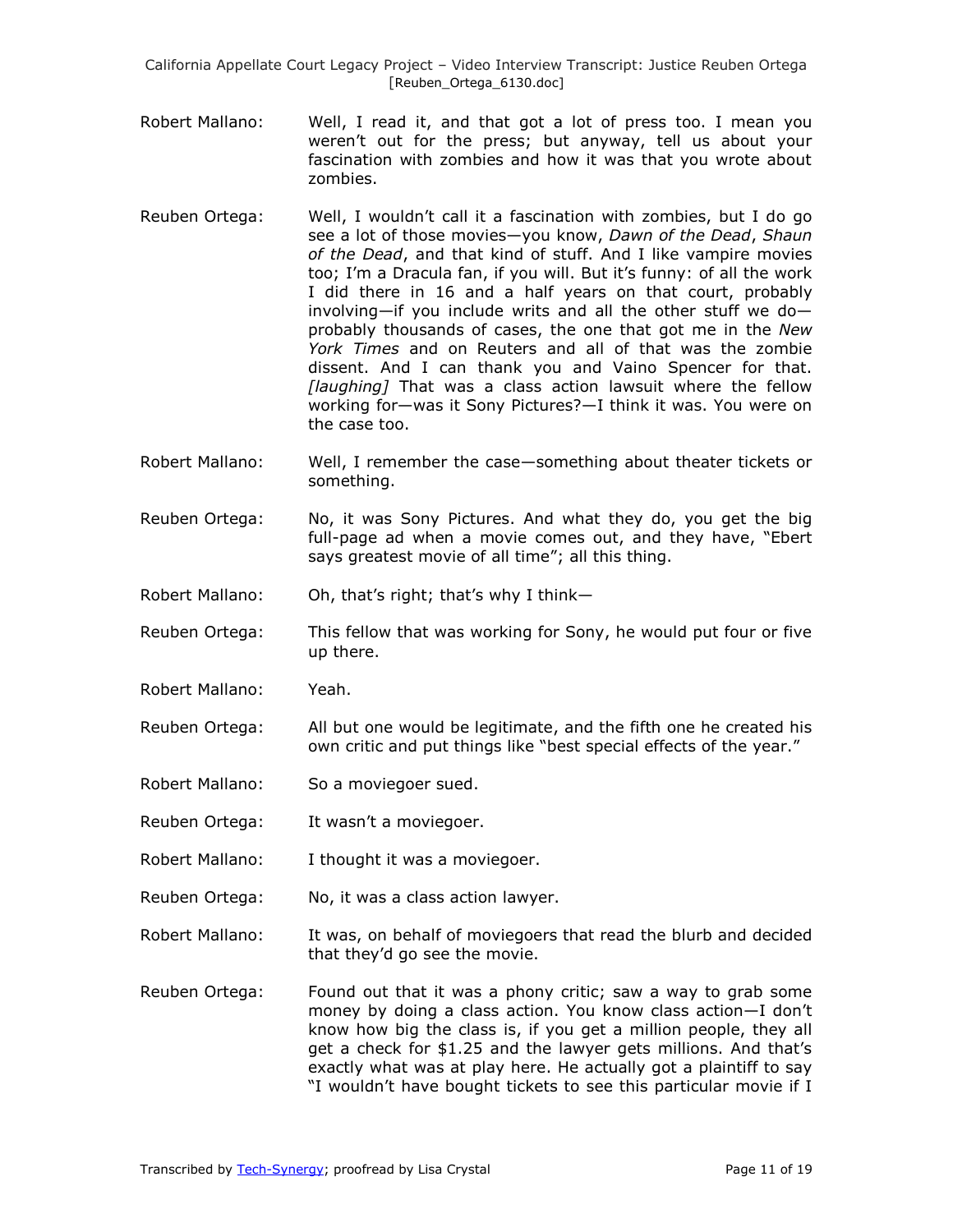had known that critic in the newspaper ad was a phony." Notwithstanding that the rest of them were real.

So I don't remember how that case went on; I think it may have been my case in the first place. And I circulated a thing saying, "No, this is a frivolous lawsuit. We are going to dump it.‖ And you and Vain took it over—you took it over or whoever—wrote the majority, and let this guy go to court. *[laughing]* And I still have to laugh. And that's way when I wrote the zombie dissent. And I made a single reference to zombies in it. I was being very sarcastic—pointed out the great service that your majority opinion letting this case go to trial was performing for the public; that no longer would people be defrauded into buying tickets for movies that they wouldn't have otherwise seen.

- Robert Mallano: Like zombies, they would read the—
- Reuben Ortega: I said, "No longer would they be seen lurching towards the movie theater like zombies, like mindless zombies," I think, or something like that—like zombies.
- Robert Mallano: You got big press on that.
- Reuben Ortega: Yeah; and lured by this phony critic. And yeah, that one struck a chord. Joe Levine, one of your research attorneys coming back from New York with the *New York Times*, saw my name in the paper there. *[laughing]*
- Robert Mallano: You also had another zombie case, which the defendants claim was somebody said he was acting like a zombie, and he was claiming some kind of fugue state as a defense. And you described all the different types of zombies.
- Reuben Ortega: Well, it was funny because coincidentally the *Los Angeles Times* had come out in the calendar section with an article. There were a bunch of zombie movies out, and they were talking about different kinds of zombies, and they broke them down like orthodox and conservative, like the Jewish religion; I forget what the other one is. And they had the zombie groups broken down like that, and it was very funny.
- Robert Mallano: Some were flesh eating.
- Reuben Ortega: Some were fast, some run very fast, some lurked very slowly. And this defendant was claiming that—I don't remember now if it was a man or a woman—but anyway, claiming that he deserved a new trial because the judge had erroneously prevented him from presenting evidence that he had been acting like a zombie; because one of the witnesses said he was acting like a zombie when he did this.
- Robert Mallano: Yeah, the word was in the record, "zombie."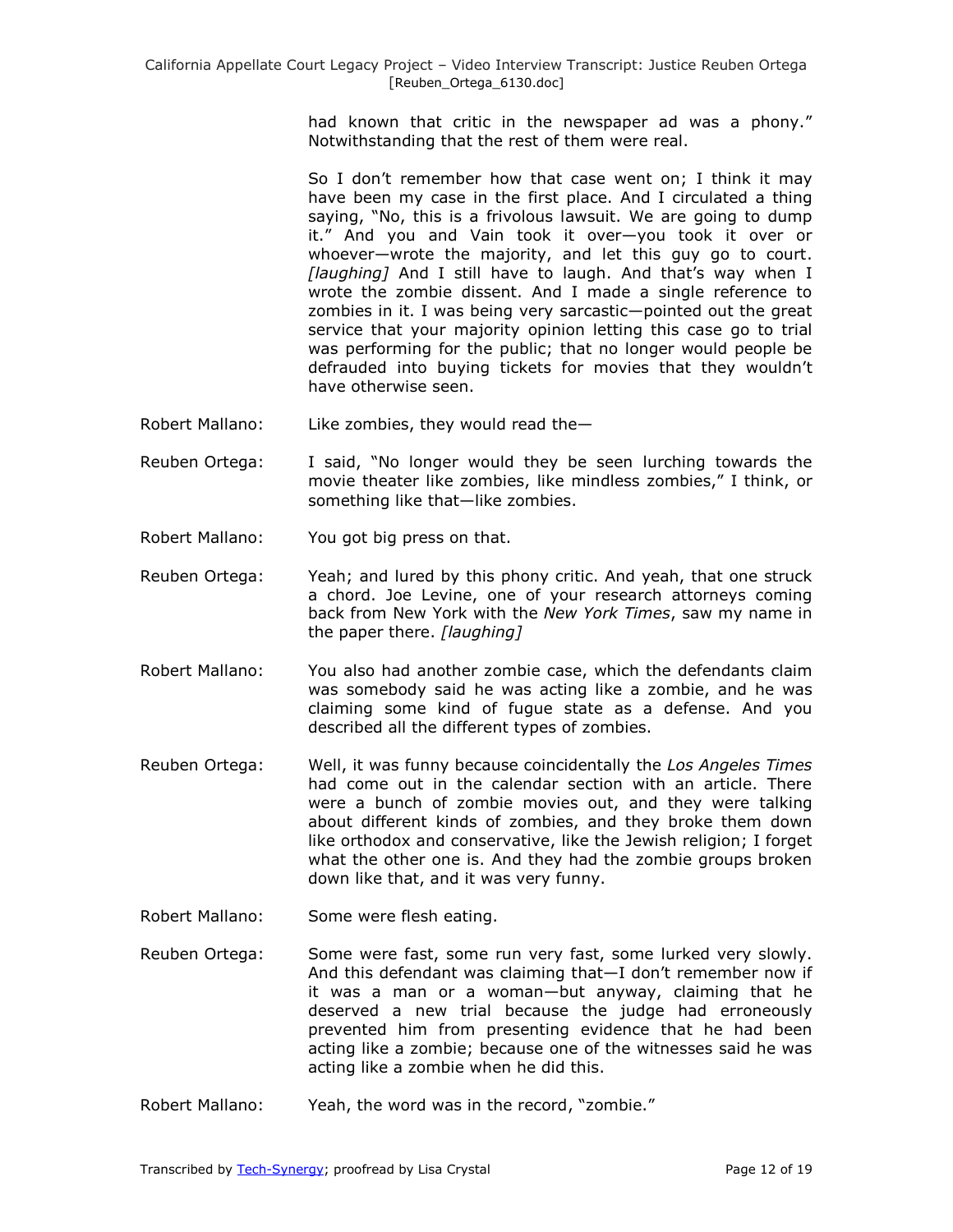Reuben Ortega: The word was in the record, "zombie," and he wanted to bring in an expert on zombies for the jury to see if that meant that he was off the hook because his intent was negated by the zombiehood. *[laughing]*

# (00:25:00)

So in denying his claim on appeal and affirming the judgment, I went through all these different categories of zombies that had been in the *Los Angeles Times* and indicated that . . . and you went along with this one.

- Robert Mallano: Oh, I did, I did.
- Reuben Ortega: I mean, you signed off on this one, and said that the trial court properly denied him the right to call an expert because he never determined, he never gave us on appeal or told the trial court what kind of zombie he had been acting like, and so it wasn't specific enough. *[laughing]* Yeah, we had some fun with zombies.
- Robert Mallano: Well, how does it feel in this oral history that people watching you are going to remember you as the judge who wrote about zombies? Is that—
- Reuben Ortega: I don't know.
- Robert Mallano: What kind of legacy is that?
- Reuben Ortega: Well, I probably should have come in with a fake tongue that I could hang out to one side for the interview, or maybe the vampire teeth. But it's funny. Like I said, you work all those years, and I wasn't planning on doing anything for the history books, but the zombie thing is what survives after all those years.
- Robert Mallano: Any other cases stick out in your mind on the superior court that you would like to mention?
- Reuben Ortega: On the superior court?
- Robert Mallano: I'm sorry. I mean the Court of Appeal.
- Reuben Ortega: I don't think so. I had my share go up to the California Supreme Court. I was the king of the seven-to-nothing reversals, if you remember that. *[laughing]* But some of them were cases where I think if you read my opinion, read theirs, they both made sense, it's just what direction you chose to take.
- Robert Mallano: I don't remember you getting reversed that much.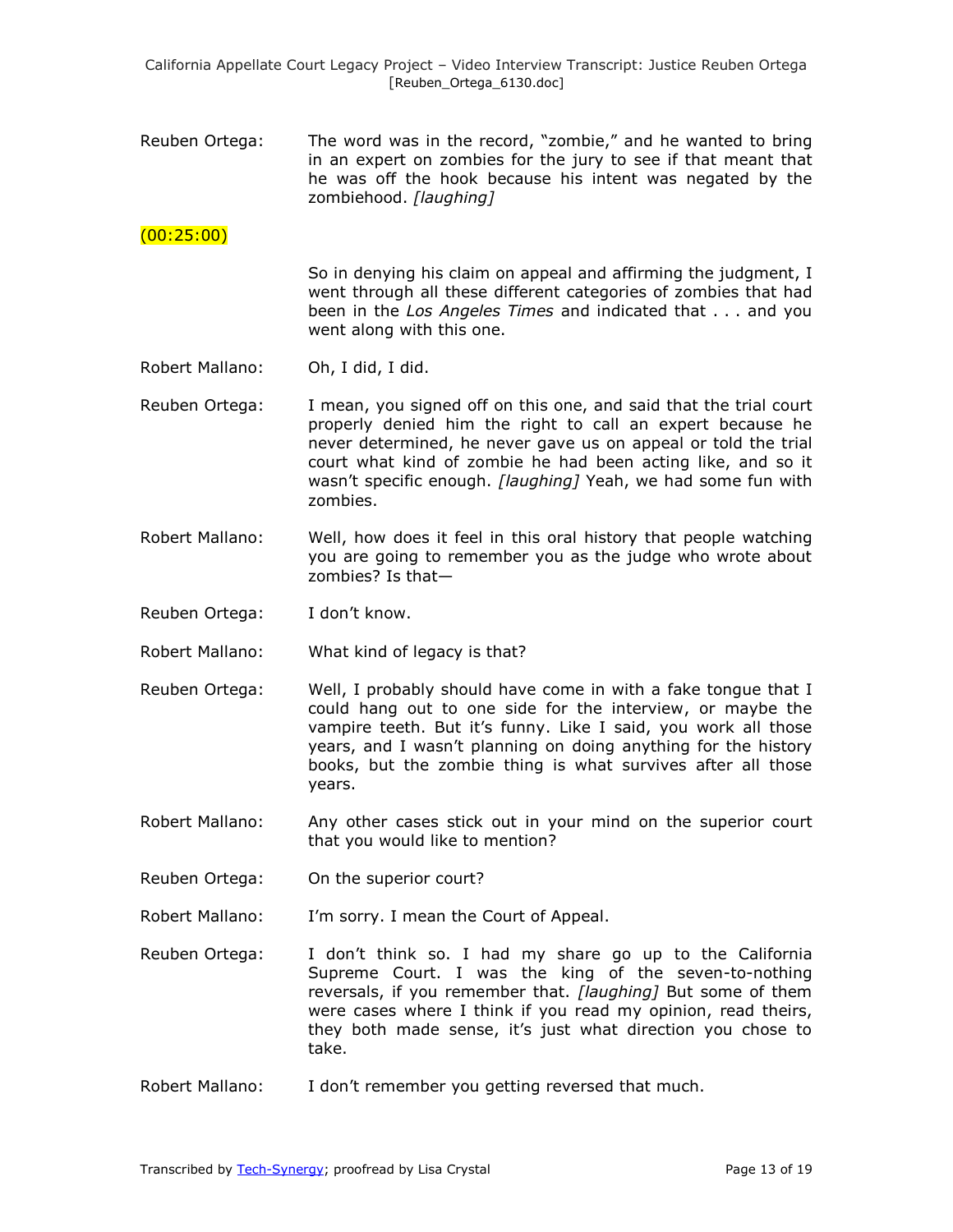- Reuben Ortega: Well, no more than . . . I got my share, I'm sure, but some of the cases come up that are tough. I did get reversed, I think seven to nothing, on the gang-mom statute where the DA's office could prosecute you as a parent if your kid turned out to be a gangster—remember that?—and for not raising him properly. And that's the only time in my career I think I sided with the ACLU, because they came in and they said that this thing is vague and ambiguous, and I agreed. How do you set a standard to actually convict someone for not properly raising the kid just because the kid turns out bad? Some very good parents end up with some bad kids. It's just—
- Robert Mallano: Yeah, unfortunately that's true.
- Reuben Ortega: They reversed that seven to nothing on that one. But the funny part about that is, I don't think that's ever gone anywhere. For all of that, have you ever heard of one of these prosecutions?
- Robert Mallano: Say something about your writing style, because I thought it was pithy, which is very good. Direct, to the point, sometimes a little biting, if you say, describe it, as biting—not to colleagues. I'm just talking about if you perceived an argument as being fallacious, you didn't mince your words. Would you say that's true?
- Reuben Ortega: Well, I guess so. It's hard to dissent, for example.
- Robert Mallano: I wasn't talking about vis-à-vis the colleagues; I'm just talking about your regular writing style.
- Reuben Ortega: Well, just the regular writing style. I think it depends on what you're doing. Some cases just don't lend themselves to trying to be cute or funny or anything like that. Being cute actually never works. There are times when you can inject some humor in there and it works and it's appropriate, like the zombie thing. We did that tongue in cheek. I remember a case that I did with Charles Lindner once. He had the case on appeal, and I forget one of the claims, but I dismissed the claim on appeal with some humor and he wrote me a letter. He said, "I appreciated the humor." He says, "How come you can't go my way with it once in a while?" I bumped into him somewhere later and we had a good laugh over that.

But you have to be careful of the type of case. Some cases just don't lend themselves—they're too tragic or whatever. In some cases the briefs that you get practically provoke you into having a little fun with it, because you know that some of the claims we get in briefs are a little bit far out, a little bit strange. So I was always willing to inject a little humor if I could get away with it. Don't forget that by the time it got past my staff, who vetted all my cases once I wrote them—they were very protective of me—and my two colleagues on the case, if there was anything in there that was really too far out it came out.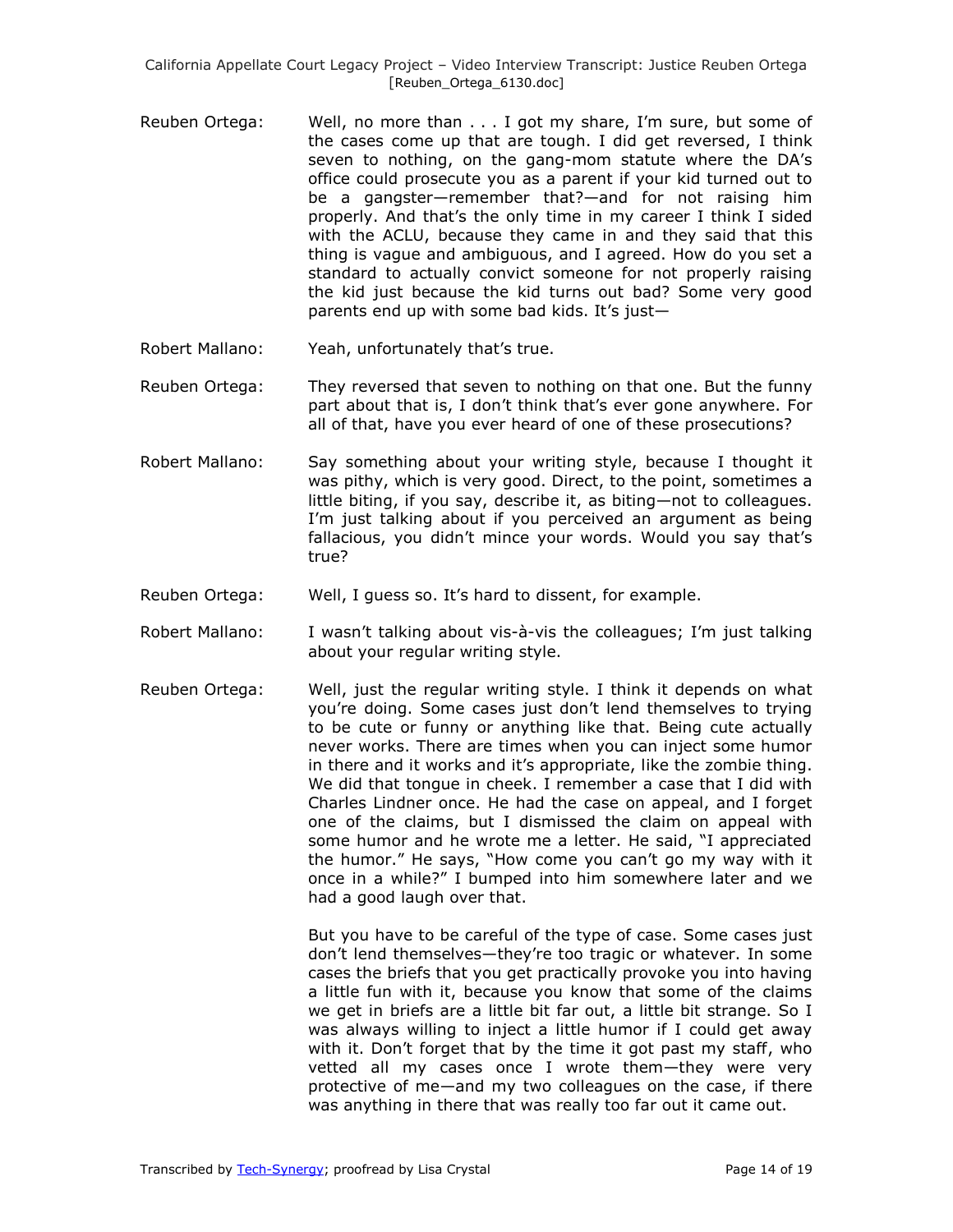- Robert Mallano: You're really lucky, because you had this penchant—you'd like to put things in to kind of see if your colleagues would catch them, which you intended to take out which should not be publicized.
- Reuben Ortega: Right.
- Robert Mallano: I told you that sooner or later there was going to be a slip-up and you'd be embarrassed before you retired, and there was never a slip-up.
- Reuben Ortega: They always came off. I did; I'd stick little bombs in there, here and there, just to see if anybody would pick them out.
- Robert Mallano: It's kind of like, where's Waldo? I'd circle it and say tsk-tsk or something, and you'd know I read it, or assigned it.

### $(00:29:56)$

- Reuben Ortega: Yeah, but I stuck stuff in the captions too. Typically nobody would pick that up; the secretaries would pick that up. But my colleagues  $\ldots$  I'm the same way; I didn't go through the captions. I'd read the opinion. But we were having fun. There's a lot of heavy work you do there; you spend a lot of time with your face in a book. I think a little gallows humor to break it up once in a while, as long as you don't get embarrassed like that . . .
- Robert Mallano: Because it always came out; you had a very good staff. All right, anything else about your experience on the Court of Appeal you'd like to tell us about?
- Reuben Ortega: I enjoyed greatly working there. Of course when I first went on it was Vaino Spencer, and Thax Hanson was there, and Bob Devich. I was just delighted when I found that I was going to be working side by side with Bob Devich again after . . . well, I'd worked with him in like 1969, and now it was 1988, almost 20 years, and I was going to get to work with him again.

I'd never met Thax Hanson before, but he was a prince of a fellow. He was there for two years after I came on, and he was just an absolute delight to work with. I loved working in that atmosphere. He retired, and I'm sure he would not have otherwise, because of that 70 rule. Do you remember the age 70 rule? If you didn't retire by your 70th birthday, your pension got cut way back.

- Robert Mallano: Cut in half, and I think they took away your widow's benefits—
- Reuben Ortega: Something like that. So he was forced into retirement because he was coming up on 70. I'm positive he would not have retired but for that. And you know, that eventually went away in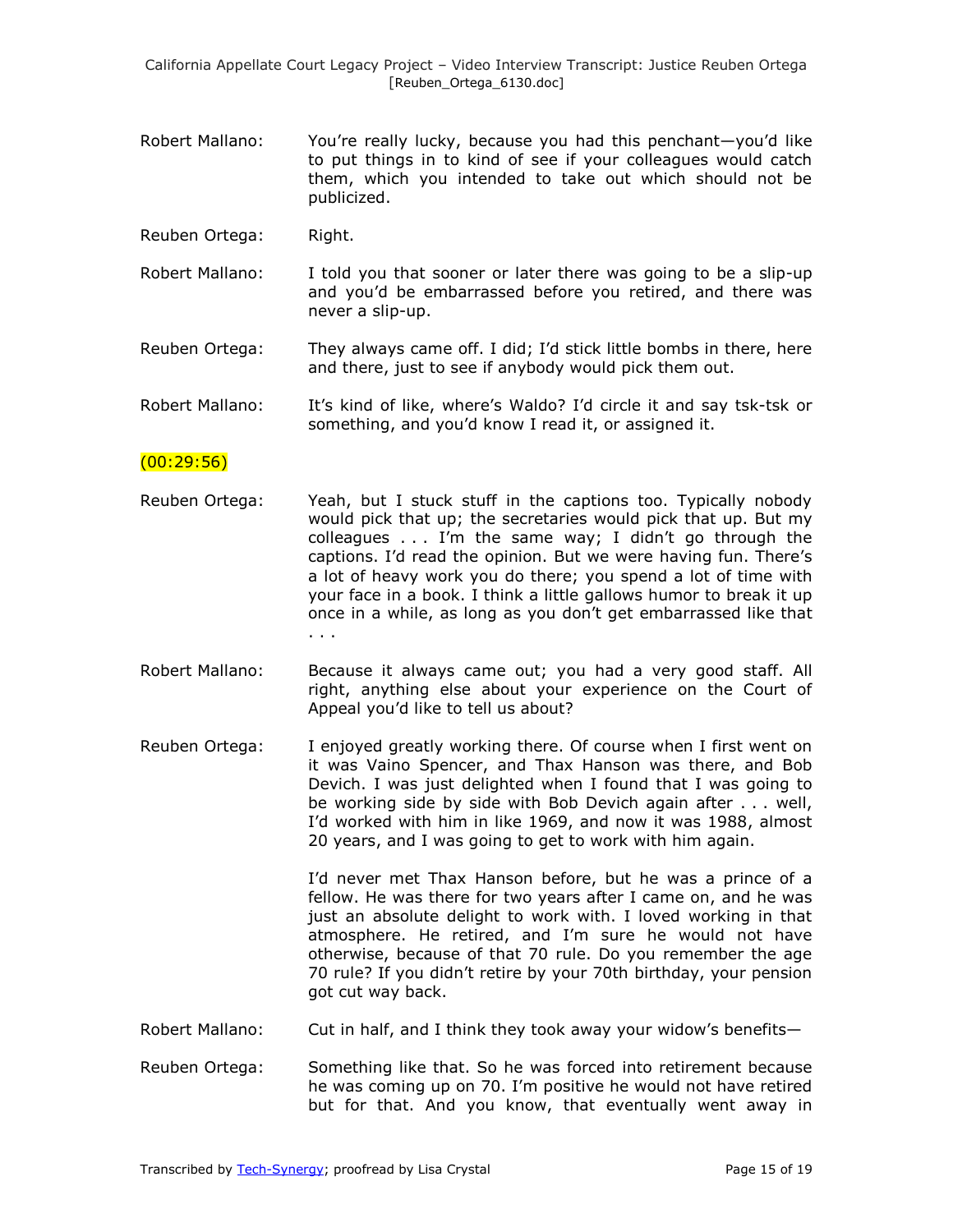> stages. First they said, you'll be okay if you turn 70 during your term; you're okay until the end of your term. And finally they eliminated it whatsoever.

- Robert Mallano: I think our colleague Vaino Spencer got that eliminated.
- Reuben Ortega: She was instrumental in working on that. But anyway, those were two very, very excellent years. I hated to see Thax go. And then eventually Bob Devich retired. He retired in 1993, so I got to work with him for five years. I hated to see him go. I was really sorry that he retired, but he did.

I enjoyed working with Bill Masterson greatly, and then when you came on to replace Bill Masterson, then it was like the Devich thing, where you and I had gone way back. We had been in Long Beach together when I was a commissioner and you were assigned out there as a superior court judge. So I went way back with you, and I enjoyed greatly seeing you come on. And we worked . . . Let's see, you came on in 2000, didn't you?

- Robert Mallano: Correct.
- Reuben Ortega: And so a little more than four years we worked together. That was a great four years. I enjoyed the heck out of that.
- Robert Mallano: Now, tell us about your retirement—reasons for retiring, if you'd care to share with us?
- Reuben Ortega: I had thought about serving out the last two years in my term. I had never thought about running again, because I just wanted to get out and see the rest of the world. I wanted to spend more time with my wife, which has been wonderful. We spend all our time together now. All those years of commuting, first from Huntington Beach to Los Angeles . . . and then eventually I took the apartment downtown and commuted once a week from where I live now, out here in the boondocks up in the mountains.
- Robert Mallano: Tell us now—it's interesting, because you grew up in a house without plumbing and dirt floors and now you're back up in the mountains, but—
- Reuben Ortega: We do have plumbing.
- Robert Mallano: I know you've got creature comforts, and creatures. Tell us a little bit about your present living situation, you and your wife.
- Reuben Ortega: Well, I have 10 acres up there, have a nice little house. It's nothing spectacular; it's a modest house that I'm very fond of. We have a barn; we have three horses. My wife loves horses.
- Robert Mallano: Where are you? I know it's near Idyllwild, but—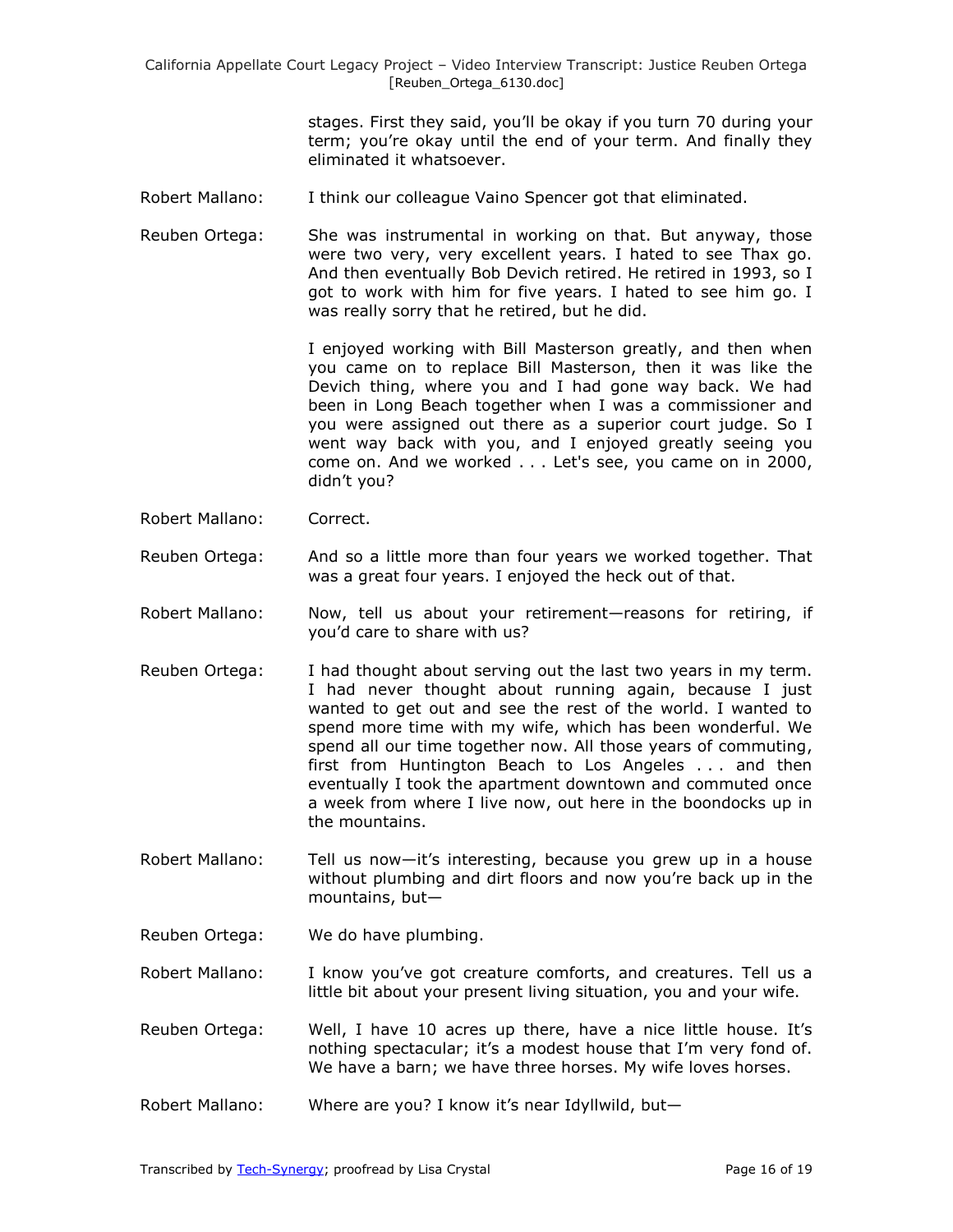- Reuben Ortega: It's called Garner Valley. A lot of people have never heard of it, but it's about 15 miles down the road from Garner Valley and about 500 feet lower in elevation than Idyllwild, in Idyllwild.
- Robert Mallano: You're above Palm Desert, in effect up in those mountains.
- Reuben Ortega: Palm Springs sits at the foot of the San Jacinto Mountains and behind that there is the plateau called Garner Valley. It's behind that, and that's where I am. So yeah, I'm up there living the rural life. We're surrounded by the San Bernardino National Forest. So there's no development coming unless the government starts selling off the national forest. Like I say, it's a rural life; we're 35 minutes down to Palm Desert or 35 minutes from Hemet, either one if you need to go to town for things.

Coming here today I came through Hemet. So going home I'll go to Hemet. I don't know if you are familiar with that; I'll go up the mountain. Instead of turning left three miles to go to Idyllwild, I'll turn right to go 11 miles to where I live.

- Robert Mallano: Doing any law at all?
- Reuben Ortega: No, I decided that 37 years is not enough for a lot of people, but I decided that I wanted to get out and just do something completely different. So I didn't sign up for private judging, I didn't sign up for assignment. I just wanted to see what this phase of my life would be like, and I'm enjoying it greatly. Not that I was anxious to leave the Court of Appeal; if circumstances had dictated that I was to spend the rest of my life there I would have been perfectly happy with that. It's a great job. I loved every minute of it.

#### (00:35:03)

But I just thought once I reached the retirement eligibility that it was time to close that curtain, close out that phase of my life and move on to the next one to see what it's like. And it's been very enjoyable. I don't have a single regret; like I say, I look back fondly on every minute of it. But I'm enjoying what I'm doing now. That involves a lot of traveling and a lot of it with the horses. My wife likes to go out on these organized rides.

Robert Mallano: Are you the driver and the wrangler?

Reuben Ortega: I drive the truck with a big trailer—the back half is for the horse and the . . . actually you can hold three horses, and the front half is a regular RV with all the comforts.

Robert Mallano: You've got a big 254?

Reuben Ortega: 350.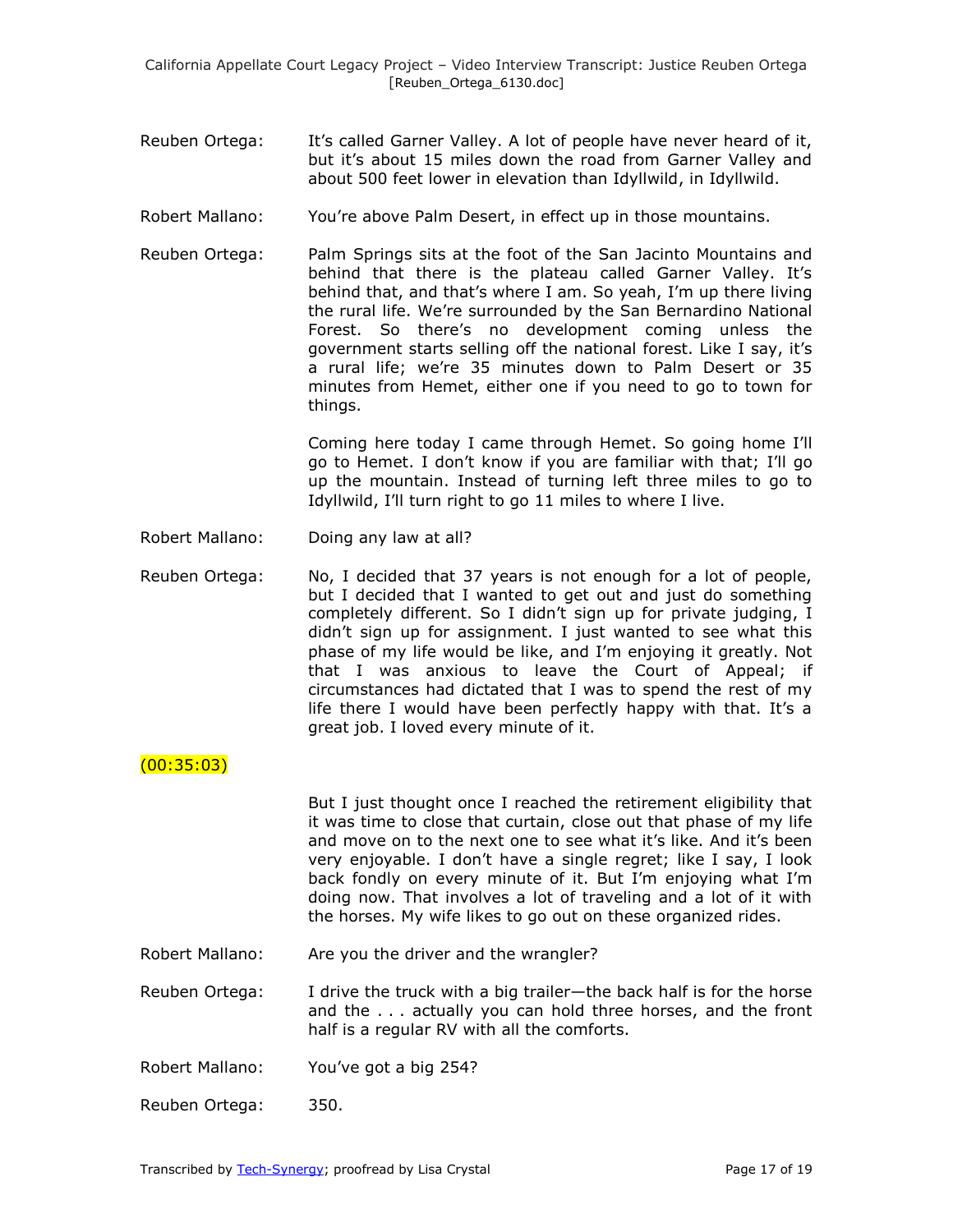- Robert Mallano: 350, wow!
- Reuben Ortega: 350, yeah. We just got back in early August from Wyoming; we hauled a horse up there. She did a ride up there. And then we just did one in New Mexico. We got back from that just this week.
- Robert Mallano: So you're traveling a lot. You go back to Albuquerque a lot. Do you have a home there?
- Reuben Ortega: I don't have a home there. My brother and my two sisters still live there, as does the younger of my two daughters. She's a lawyer in Albuquerque.
- Robert Mallano: She's still in the DA's office there?
- Reuben Ortega: No, she moved over to the city attorney's office. So she spent some time in the district attorney's office. Then this opportunity came up and she wanted to do some civil work and all that, so she's over at the city attorney's office. She is very happy. She's enjoying her life.

My other daughter is in Sacramento and she works for an Assemblyman; she's his chief of staff. And she was once upon a time our Riverside County District Attorney Rod Pacheco's chief of staff when he was in the Assembly. Then when he termed out, she went to work for Assemblyman Russ Bogh as his chief of staff. Then when he termed out she's now with Assemblyman Berryman *[sic: Berryhill]*.

- Robert Mallano: So you've got your two daughters, and basically one is in the law, so Laura, the other one, works for a lawmaker?
- Reuben Ortega: Yeah, Laura is the older one. She works for the lawmaker. Franzi is the younger one; she's the lawyer. They're both doing very well, and I'm very grateful for that.
- Robert Mallano: Okay, what else would you like to reminisce about?
- Reuben Ortega: Well, I don't know. Maybe I'll interview you when it's your time. No, I don't have anything else unless if you have any other questions. I think we've covered it in terms of a good overview of my career, for which I am eternally grateful. I enjoyed the variety in my career: DA's office, private practice, commissioner, assistant DA, administrative, and all that. It's been a very varied career, a lot of variety in it. I've enjoyed it. I never dreamed coming out of law school that I'd have this interesting a career, but it worked out and I'm very happy for it.
- Robert Mallano: I think your enthusiasm for the job has always been there, whatever job it is, as long as I've known you. So it makes . . . I